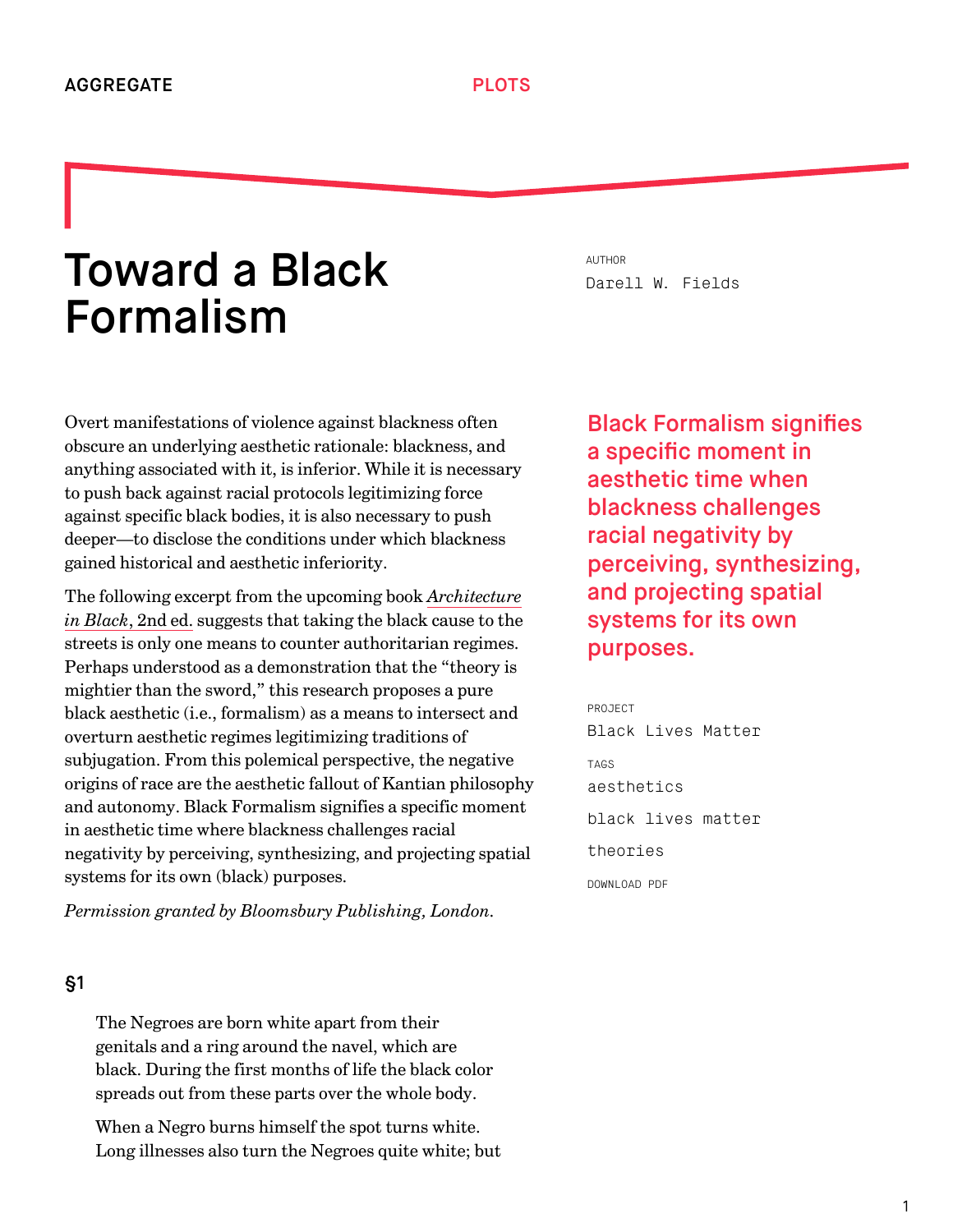a body that has become white through illness turns blacker in death than it ever was before.

And it might be that there were something in this which perhaps deserved to be considered; but in short, this fellow was quite black from head to foot, a clear proof that what he said was stupid.

<span id="page-1-0"></span>—Kant, "Observations on the Feeling of the Beautiful and Sublime," 57, 60. [1](#page-6-0)

Statements such as these are usually left out of any contemporary discussion of Kantian autonomy and formalism. They are forced to the surface here to make clear that, no matter the level of abstraction embraced, the Black Subject is an exemplar of historical, philosophical, and racial subjugation. Even so, Kant's negative statements, similar to those offered by Hegel, are treated with intellectual care. No matter how deplorable, they are viable fragments (content) in the process of signifying. While spatial concepts are envisioned beyond strictly racial orders, signifying the concrete (e.g., language, space, art, etc.) thrives, creatively speaking, in the midst of pronounced negativity.

We begin the discussion regarding formal autonomy through Kant's *Observations on the Feeling of the Beautiful and Sublime* (1764) for three reasons. The first dispels any doubt that his thinking is unaffected by the emerging racial ideas of his time. The second reaffirms the tendency for eighteenth- and nineteenth-century philosophy, at least in terms of Kant and Hegel, to ensconce racial observations and discourse in anthropological texts seemingly distant from the rarified philosophical treatises. The third seeks to understand whether Kant's racial observations resurface in the *Critique of Pure Reason* (1781) and, if so, where.

To the first point, if Kant held racial beliefs, what kind of beliefs are they? It is widely held that racial determinism, as it relates to the history of man, resides in two categories. The first, monogenesis, on the one hand, instructs that all forms of the human species flow from the creation of Adam. Accounting for racial variation, this position suggests that racial characteristics are in the process of changing their defective states. Polygenesis, on the other hand, holds firmly that racial characteristics are immutable. That being black, for example, signifies an altogether different species of mankind. With these clear categories, Kant's observations are placed in the context of racial practices to clarify the trajectory of his racial beliefs. Kant's observations fall on the side of monogenesis. He sees blackness as a "disease." The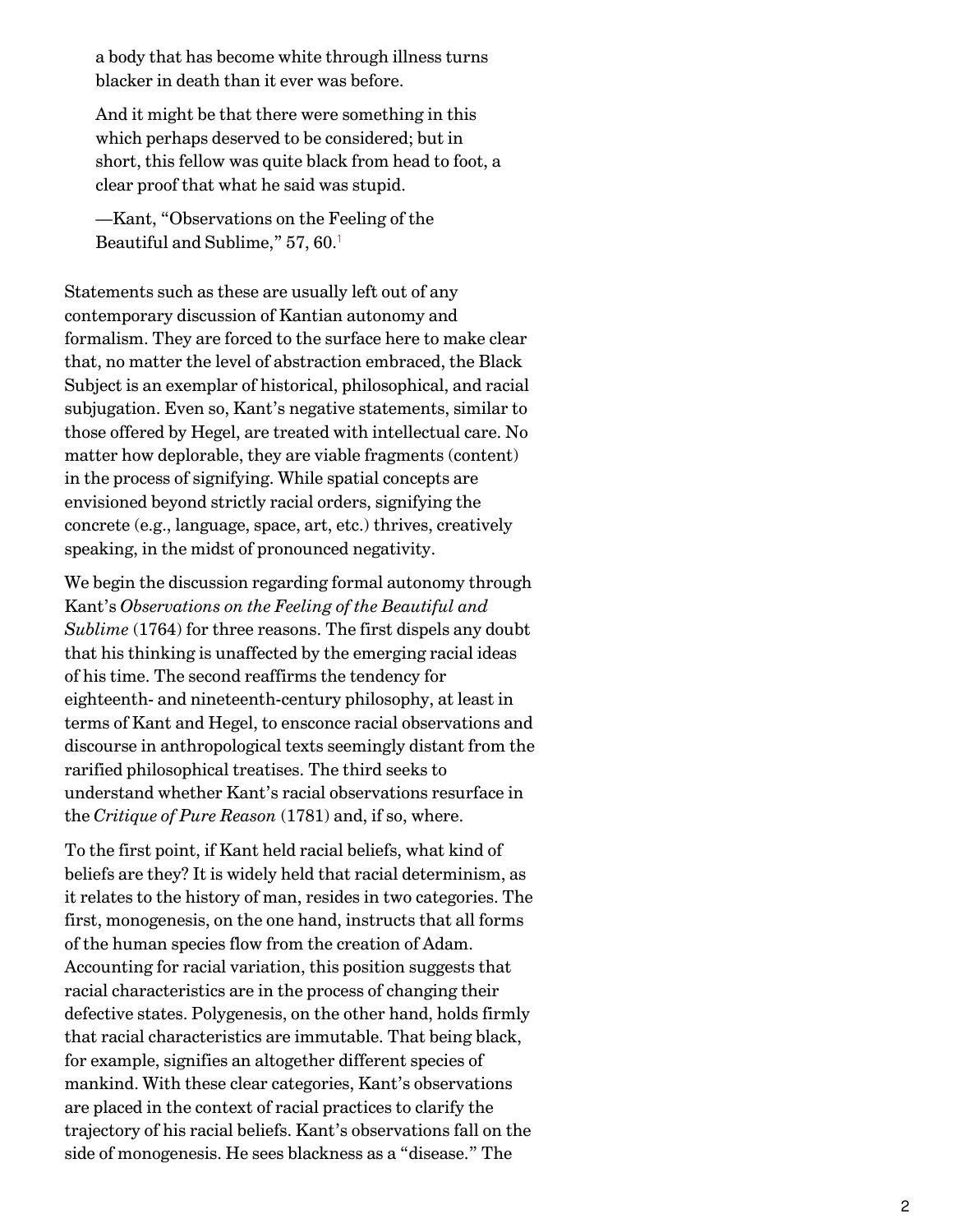nature of the pathology suggests that it is changing and, possibly, curable.

Kant's view of race is dogmatic. It fixes a specific lack of intellect, stupidity, to skin color. He observes that "this fellow," due to blackness having spread over his entire body, is both "sick" and "stupid." Nothing mentioned in these accounts, however, suggests that the black body and its intellect originated from another species or, as such, was removed from the grace of God. The slip in Kant's rigor signifies race as *a priori* doctrine or "certainty" associated with unquestioned moral beliefs. While the Kantian "black body" signifies all that is defective and stupid, race is not immutable. This strongly suggests that race for Kant is an environmental and moral process. Therefore, this very same process may be used to "sanctify" it. Sanctification resides, again, in monogenesis liturgy. While the black body and its intellect are rendered as wholly negative, under certain environmental conditions they may change. For the polygenist, race is immutable. Blackness represents another species of man, sanctioned by God as quintessentially inferior. That Kant is a monogenist is critical to understand how race gets into autonomy through the conduit of religion. This suggests an adaptation of Christian transformation. Perhaps demonstrating its intellect and faith means that the Black Subject must be baptized in transcendental Kantian space to be born again, emerging anew, adorned in a robe of autonomy.

It is important to make a distinction between what Kantian autonomy means versus what it conveys. On the one hand, meaning, here, is understood as the term's fixed definition. Conveyance, on the other hand, signifies the mobility of the concept—how it achieves momentum and moves forward. J.B. Schneewind in "Autonomy, Obligation, and Virtue" offers, more or less, a standard definition:

At the center of Kant's ethical theory is the claim that normal adults are capable of being fully selfgoverning in moral matters. In Kant's terminology, we are "autonomous." Autonomy involves two components. The first is that no authority external to ourselves is needed to constitute or inform us of the demands of morality. … The second is that in self-government we can effectively control ourselves. The obligations we impose upon ourselves override all other calls for action, and frequently run counter to our desires. We nonetheless always and frequently run counter to our desires. We nonetheless always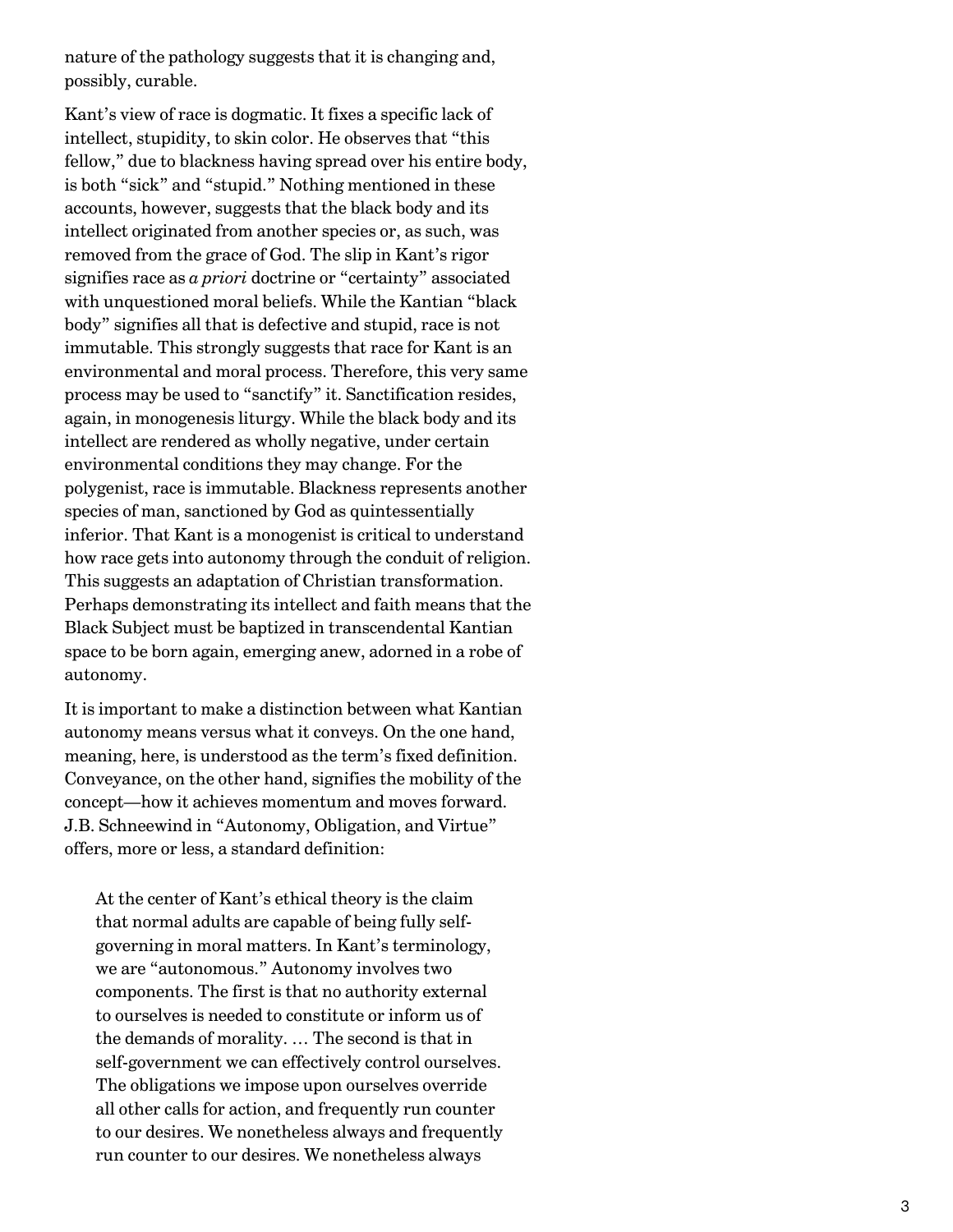<span id="page-3-0"></span>have a sufficient motive to act as we ought. Hence no external source of motivation is needed for our selfregulation to be effective in controlling our behavior. [2](#page-6-1)

But for one caveat, Schneewind's description represents a standard, concise meaning of autonomy. Although it has fallen on hard times, one of the gifts of postmodern critique is to question certain underlying assumptions, structures, and so on of historical, philosophical, and theoretical texts. Without being overt, Schneewind brilliantly inserts a moral question into an otherwise benign definition. That question relates to just who or what Kant sees as a "normal adult." Given his own observations, one can say that black people, categorically speaking, are not normal. Their bodies, from birth, confront the "spread" of a defective pigmentation that, at the time of death, can result in the host "turning blacker in death than it ever was before." Furthermore, just being black, for Kant, is "clear proof " of stupidity. With a body rendered as (naturally) defective and a mind trapped in that same body signifying its stupidity, it is difficult to imagine this adult having a "normal" capacity to comprehend the individual "authority" necessary for self-governance.

In his article, "Antinomies of Race: Diversity and Destiny in Kant," Mark Larrimore not only cautions that care must be taken in how one reads Kant, but also argues that situating race in the *Critique* is specifically related to the philosopher's conceptualization of moral autonomy, explaining that "Kant's invention of race was attended by the simultaneous invention of 'whiteness' as an escape from it". [3](#page-6-2)

<span id="page-3-1"></span>Whether Kant invented race is a matter of debate. What is clear, however, is he invented a means to disseminate it. The "vessel" for the dissemination is moral autonomy. The only question that remains is how and why moral autonomy is situated in the *Critique*? Kant responds:

I cannot even make the assumption—as the practical interests of morality require—of God, Freedom, and Immortality, if I do not deprive speculative reason as its pretentions to transcendent insight. For to arrive at these, it must make use of principles, which, in fact, extend only to the objects of possible experience, and which cannot be applied to objects beyond this sphere without converting them into appearances, and thus rendering the *practical extension* of pure reason impossible. I must, therefore, abolish *knowledge*, to make room for *faith*.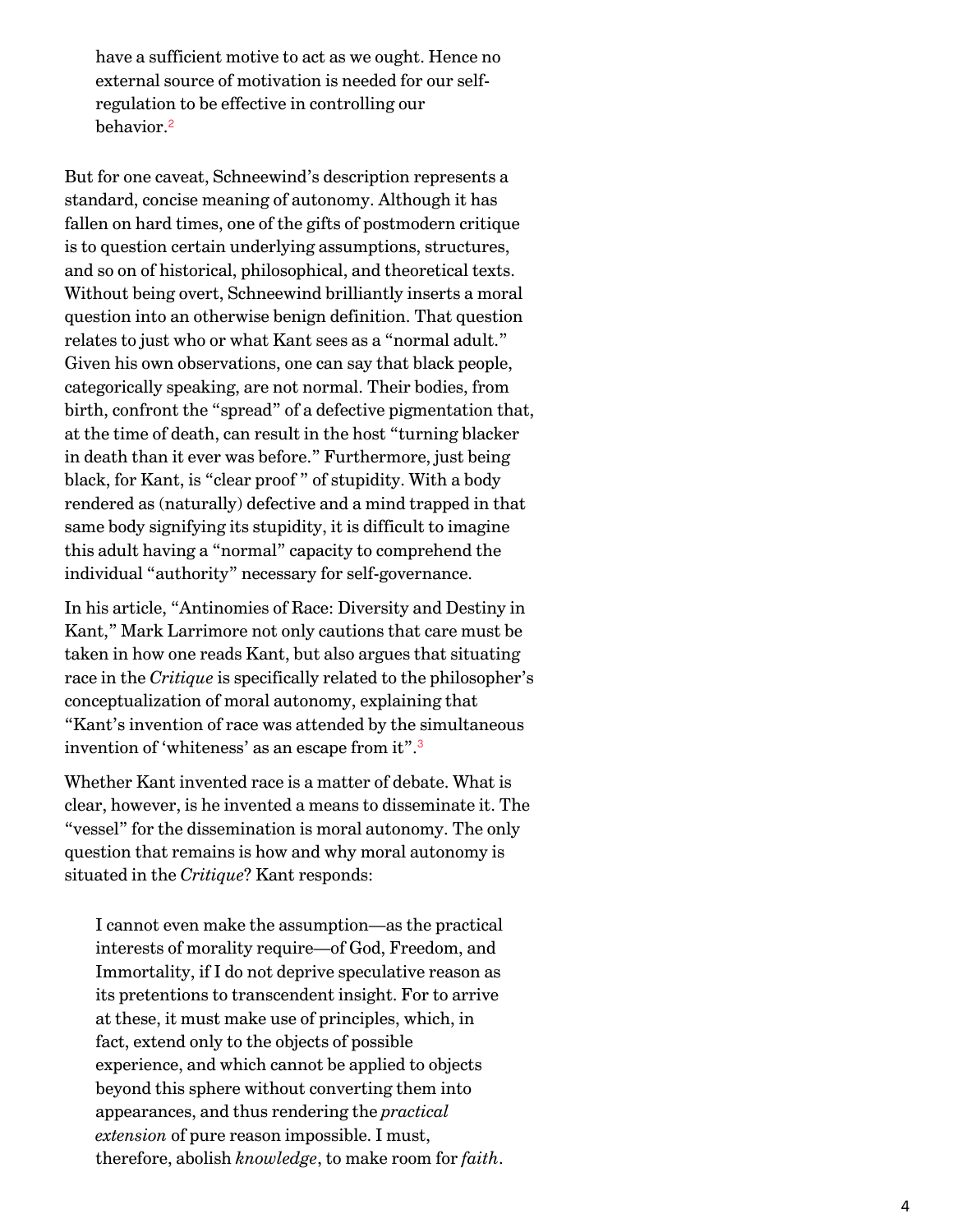<span id="page-4-0"></span>The dogmatism of metaphysics, that is, the presumption that it is possible to advance in metaphysics without previous criticism, the true source of unbelief (always dogmatic) which militates against morality. [4](#page-6-3)

Considering Kant's evaluation of race in *Observations*, this statement must be measured from two perspectives. First, recalling the principles of monogenesis ideology of which Kant's anecdotes are clearly a part, "making room for faith" is tantamount to "making room for race." It is not possible to detheologize the *Critique*. Therefore, it is impossible to accept Kantian "faith" without accepting the environmental, paternal, and racial liturgies of monogenesis theology.

Second, in "abolishing knowledge, to make room for faith," Kant establishes a condition that can only be defined as spatial. Upon considering what it means, in Kant's own words, one arrives at the full potential of all that has been stated thus far:

Not only in judgments, however, but in concepts, is an *a priori* origin manifest. For example, if we take away by degrees from our empirical concepts of a body all that can be referred to experience—colour, hardness or softness, weight, even impenetrability the body will vanish; but the space which it occupied still remains, and this it is utterly impossible to annihilate in thought. [5](#page-6-4)

<span id="page-4-2"></span><span id="page-4-1"></span>The impossibility of annihilation means that we have finally arrived at a magnitude of indivisible space, with room for faith, created by the absence of the black body in the spatial expanse of The Classical (P)eriod.<sup>6</sup> Most important, the term "absence" is used with specific intent. The Black Subject, particularly in contemporary discourses, is usually characterized as "outside" or "marginal." This is due, primarily, to dialectical processes continuing to subdivide it to the point of being infinitesimal. But this process, as Kant defines it, stops at the moment of spatial intuition. The space is indivisible and black. In a word, it is *absent*.

The Black Subject, as a matter of its own autonomy, must claim a part of the space made through its negation, disfigurement, and alienation. This space is the beginning and end of discourse. As a beginning, it is difficult to know what to do—and certainly, as a matter of morality, something must be done. But let us not overlook what has been done thus far. Mapping (thinking) the precise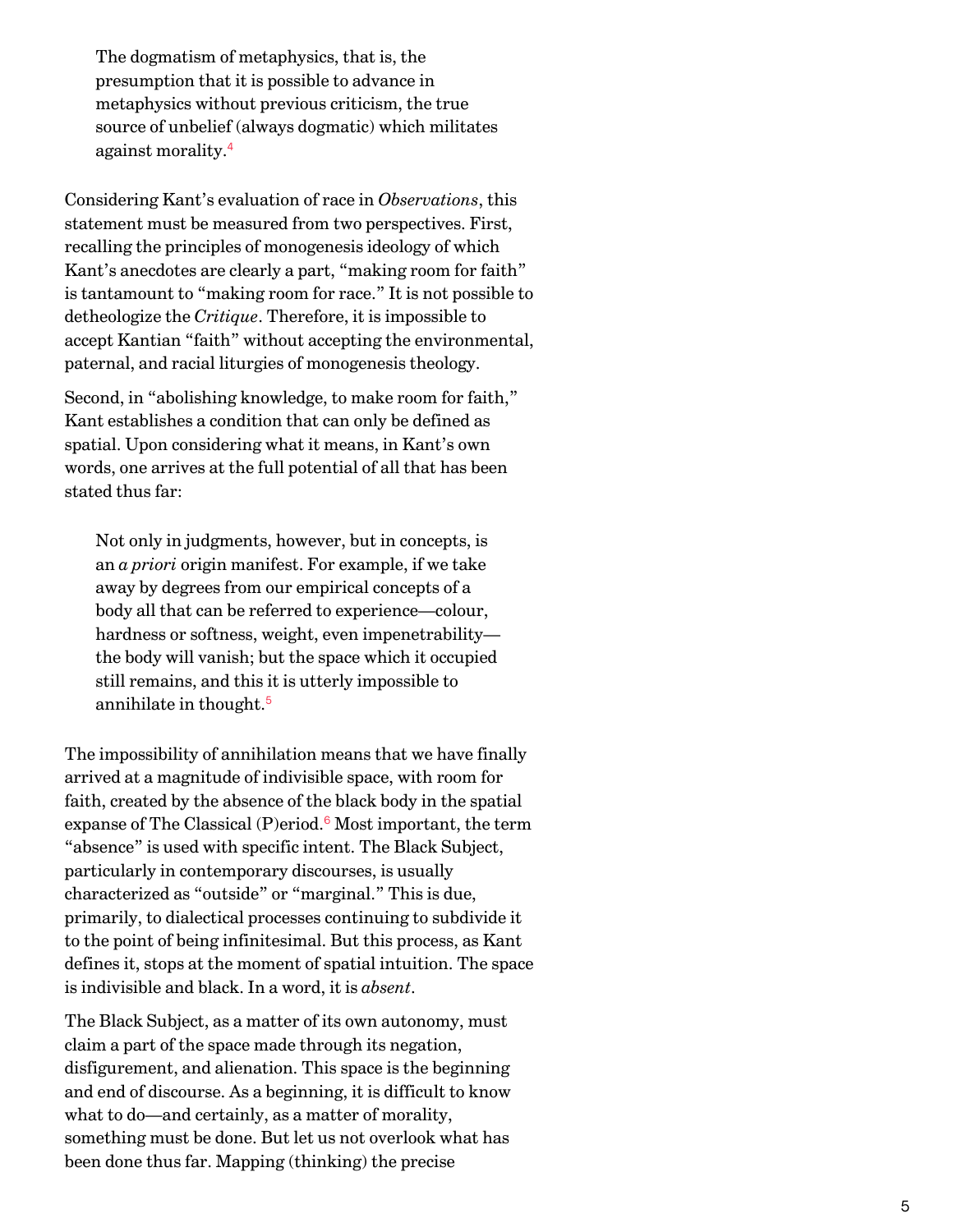intersection of race and autonomy in the *Critique* demonstrates systemic thinking. The ability to uncover Kant's systemic racial unity demonstrates reasoning behavior. "Pure reason, then, contains, not indeed in its speculative, but in its practical, or, more strictly, its moral use, principles of the *possibility of experience*… For since reason commands that such actions should take place, it must be possible for them to take place, and hence a particular kind of systemic unity—the moral, must be possible."<sup>[7](#page-6-6)</sup> Kant's "principles of the possibility of experience" are taken to mean the development of the *spatial theory on absence*. "A particular kind of system unity" is taken to mean *formalism*. Taken together, they represent *Black Formalism*.

<span id="page-5-0"></span>Black Formalism, like Kantian "faith" in autonomy, is the evidence of things not seen. It is a practical result of Concrete Signification, the creative search to conceive of and represent spatial principles unique to its "absence" in Western epistemology. Thinking systemically and spatially contradicts *a priori* inferiority. It confronts Kantian morality with Kantian morality. The emergence of Black Formalism, a constellation of negatively displaced fragments, is already outside "aesthetics." While rejecting overt categorical displays, it is an indirect response to Kant's autonomy test an ability to produce an architectonic:

By the term *architectonic* I mean the art of constructing a system. Without systemic unity [morality], our knowledge cannot become science; it will be an aggregate and not a system… We require, for the execution of the idea of a system, a *schema*, that is, a content and an arrangement of parts determined *a priori* by the principle which the aim of the system prescribes. A schema which is not projected with the accordance with an idea, that is, from the standpoint of the highest aim of reason, but merely empirically, in accordance with accidental aims and purposes (the number of which cannot be predetermined), can give us nothing more than *technical* unity. But the schema which is originated from an idea (in which case reason presents us with aims *a priori*, and does not look for them in experience), forms the basis of *architectonical unity*. [8](#page-6-7)

<span id="page-5-1"></span>The reconstruction of the black racial/spatial subject is schematic. The term "schema" suggests the interaction between the diagrammatic and the constructive. The schema, drawn through certain principles, is antithetical to